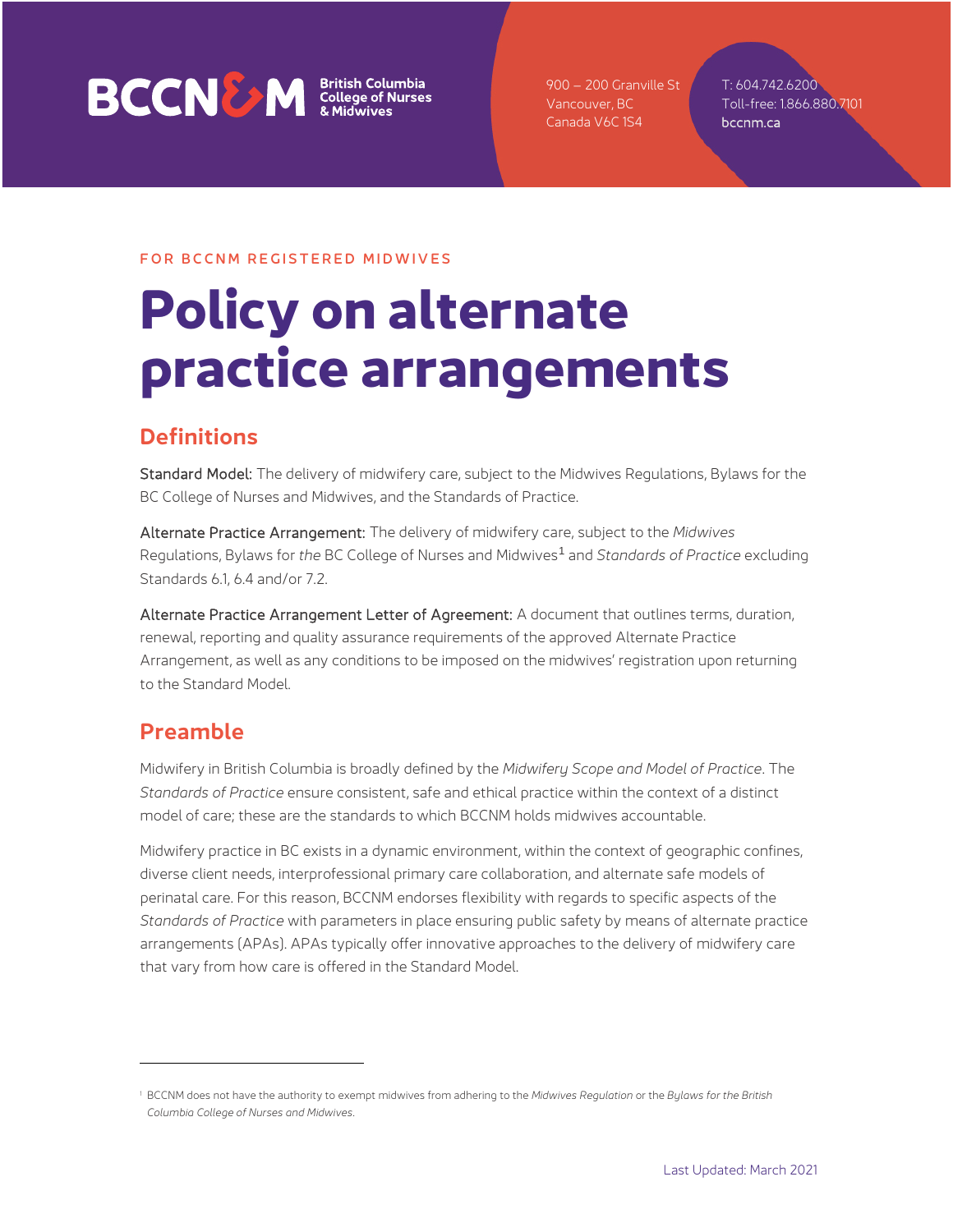## **Policy**

Midwives in good standing with BCCNM are eligible to apply for and work in alternate practice arrangements (APAs). APAs are established based on community, client and/or provider need including but not limited to:

- 1. serving a population of clients with unique social and/or medical requirements;
- 2. sustainable practice amongst midwives and/or other perinatal care providers.

Midwives may apply for exemptions from Standard 6.1 (providing care during pregnancy, labour, birth and postpartum), Standard 6.4 (no more than four primary care providers known to the client), and/or Standard 7.2 (providing care in all settings) of the *Standards of Practice*. Compliance with all other standards of *Standards of Practice* while working in an APA is mandatory.

Midwives entering APAs with other perinatal care providers must share BCCNM's *Philosophy of Care*  and *Midwifery Scope and Model of Practice* with the other practitioners and discuss their practical implications for sharing care. Midwives must inform their clients when they work within an APA.

New registrants may apply to join APAs; however, they must be aware of their foremost obligation to the *Policy on New Registrant Requirements* and the *Policy on Active Practice Requirements*. In their review of any Application to Join an Established Alternate Practice Arrangement submitted by a new registrant, BCCNM will consider the *Policy on New Registrant Requirements* and the *Policy on Active Practice Requirements.*

### PROFESSIONAL CONSIDERATIONS

- All registrants working within an APA must meet BCCNM's two-year active practice requirements (if applicable), BCCNM's Quality Assurance Program requirements and all additional quality assurance measures set out in their APA Letter of Agreement. Failure to meet these measures or unsatisfactory results may result in the dissolution of the APA and/or a referral to the Inquiry Committee.
- A registrant working in an APA may simultaneously work within the Standard Model (e.g. as a locum in another practice) so long as they meet BCCNM Quality Assurance Program requirements for currency and competency.
- A registrant working in the Standard Model does not need to apply to join an established APA if they plan to work for less than six consecutive months in the APA (e.g. as a locum).
- Working exclusively in an APA for more than three years may result in the placement of limits and conditions on a registrant's registration when and if they return to the Standard Model. For example, a registrant working within an approved APA providing only prenatal and postnatal care for a three-year period will be required to register in the Provisional Midwife Registrant category to ensure mentorship and supervision for a specified number of births attended upon returning to the Standard Model.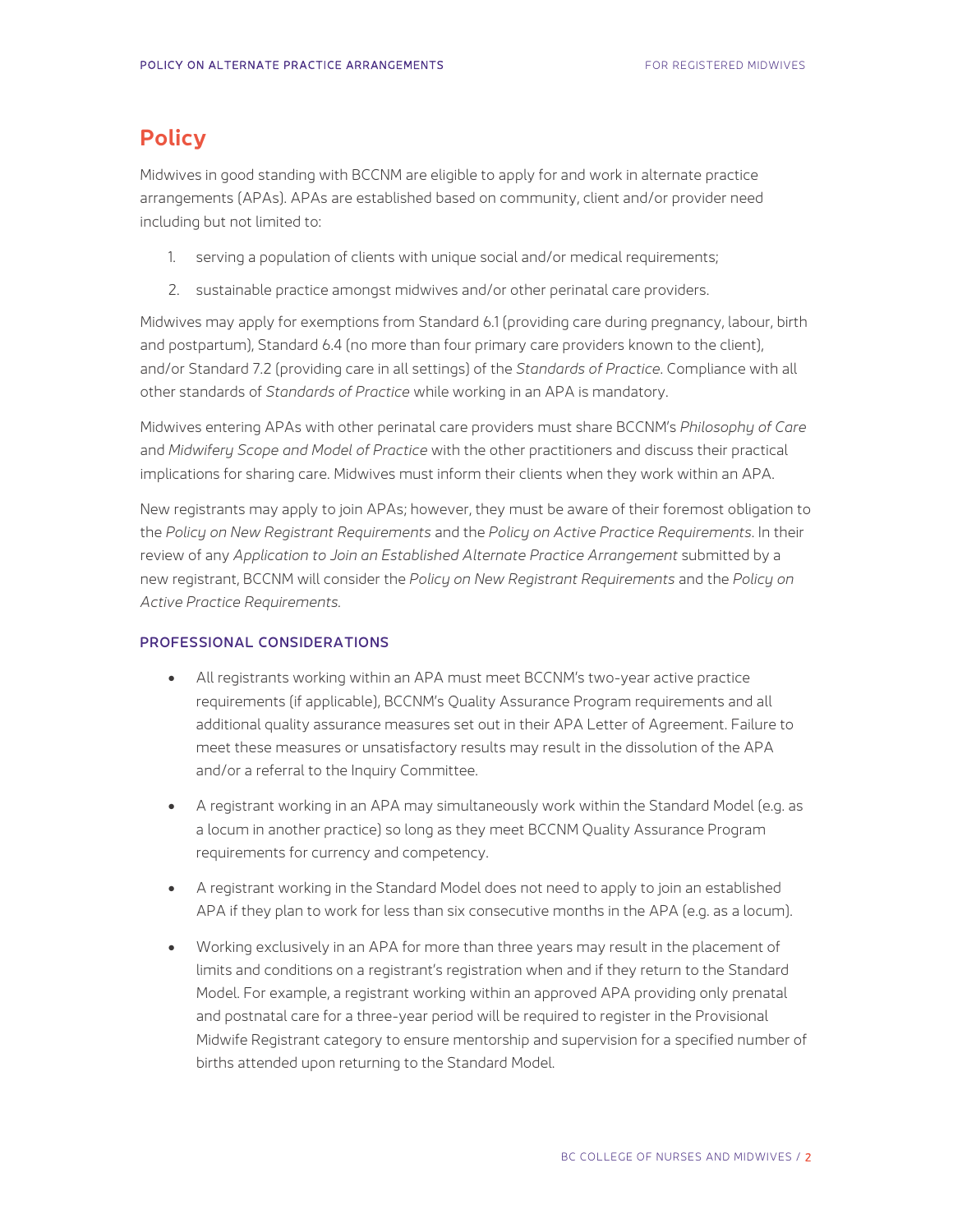• Registrants working within an APA must be aware that doing so may affect their class of registration and/or eligibility for inter-provincial registration reciprocity.

#### Application Process

BCCNM staff are available to meet with registrants to discuss their applications prior to submission. There are two streams to apply for an APA. Registrants interested in establishing a new APA will submit an *Application to Establish an Alternate Practice Arrangement*. Registrants seeking to join an established APA for more than six months will each submit an individual *Application to Join an Established Alternate Practice Arrangement*.

#### Requirements and Approval Process

Each *Application to Establish Alternate Practice Arrangement* is unique and will be approved on a case-by-case basis. Approval of one application does not constitute a precedent for approval of other applications. In reviewing each application for approval, BCCNM staff will use a standardized evaluation rubric to determine whether the APA satisfactorily meets the following requirements:

- adheres to the Midwives Regulations and Bylaws for the BC College of Nurses and Midwives;
- offers high quality and safe perinatal care in the context of proposed exceptions to BCCNM *Standards of Practice*;
- alignment with the *Philosophy of Care*;
- addresses a perinatal care need;
- plans for a high level of client satisfaction;
- improves access to perinatal care;
- contributes to health promotion and disease prevention;
- maintains or increases clinical learning opportunities for midwifery and other students;
- includes a sustainable funding model;
- includes plans for self-evaluation and quality assurance; and
- presents a transparent communication strategy for the public with regards to deviations from the Standard Model.

The process of considering an application for project approval is iterative; BCCNM staff may request supplementary materials and/or escalate the application to a Panel of the QA Committee for final consideration.

Only midwives who have been approved following an application process under established BCCNM criteria may work for six or more consecutive months within the specified APA. Once approved, each applicant registrant will sign an individual Alternate Practice Arrangement Letter of Agreement.